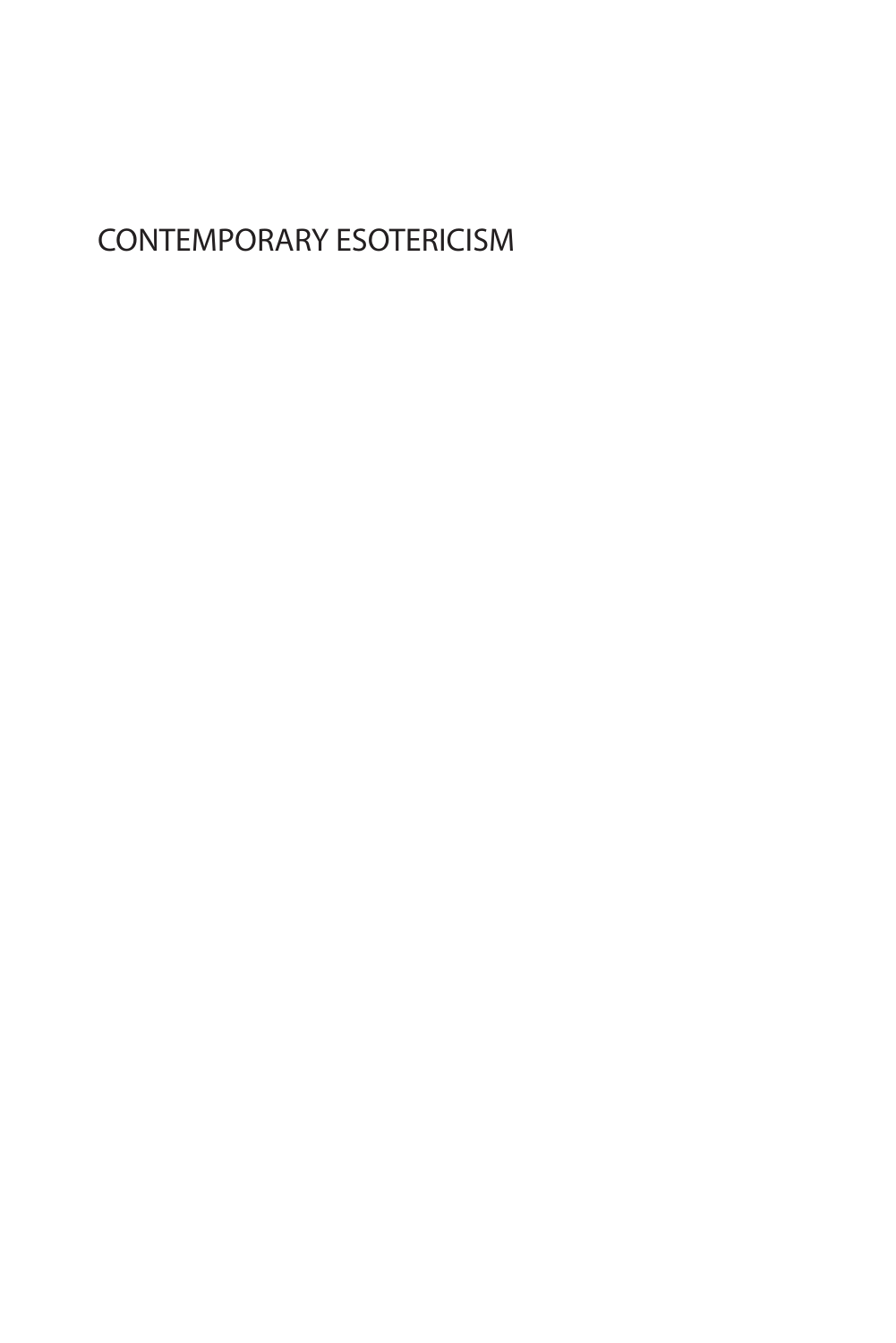### **Gnostica: Texts and Interpretations**

Series editors: Garry Trompf, Kocku von Stuckrad, Iain Gardner and Jason BeDuhn

*Gnostica* publishes works of scholarly interpretations on esoteric movements, including the Gnostic, Hermetic, Manichaean, Theosophical and related traditions. Contributions also include critical editions of texts, historical case studies, critical analyses, cross-cultural comparisons and state-of-the-art surveys.

### **Published**

*Contemporary Esotericism* Edited by Egil Asprem and Kennet Granholm

*Angels of Desire: Esoteric Bodies, Aesthetics and Ethics* Jay Johnston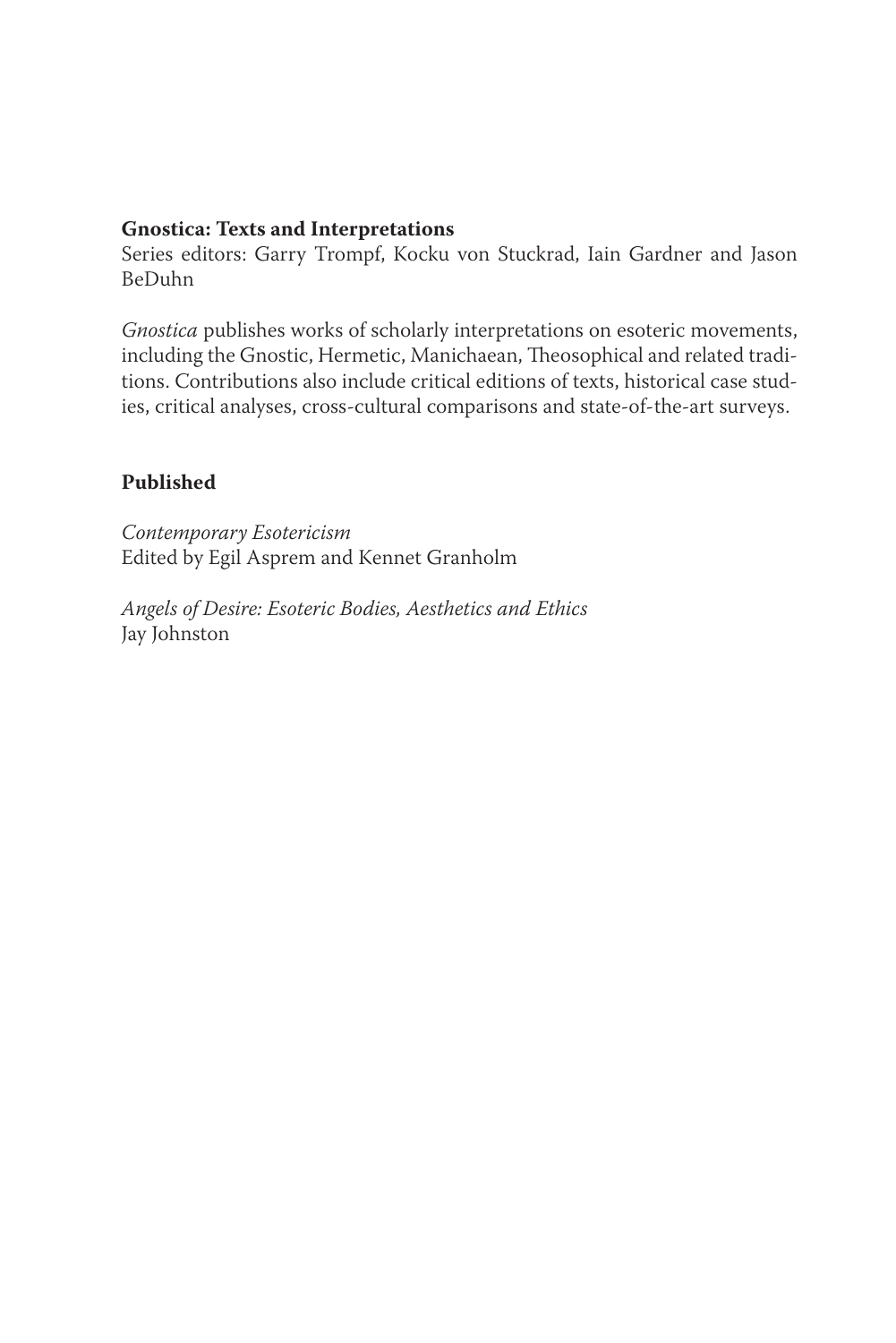# CONTEMPORARY ESOTERICISM

*Edited by* Egil Asprem and Kennet Granholm

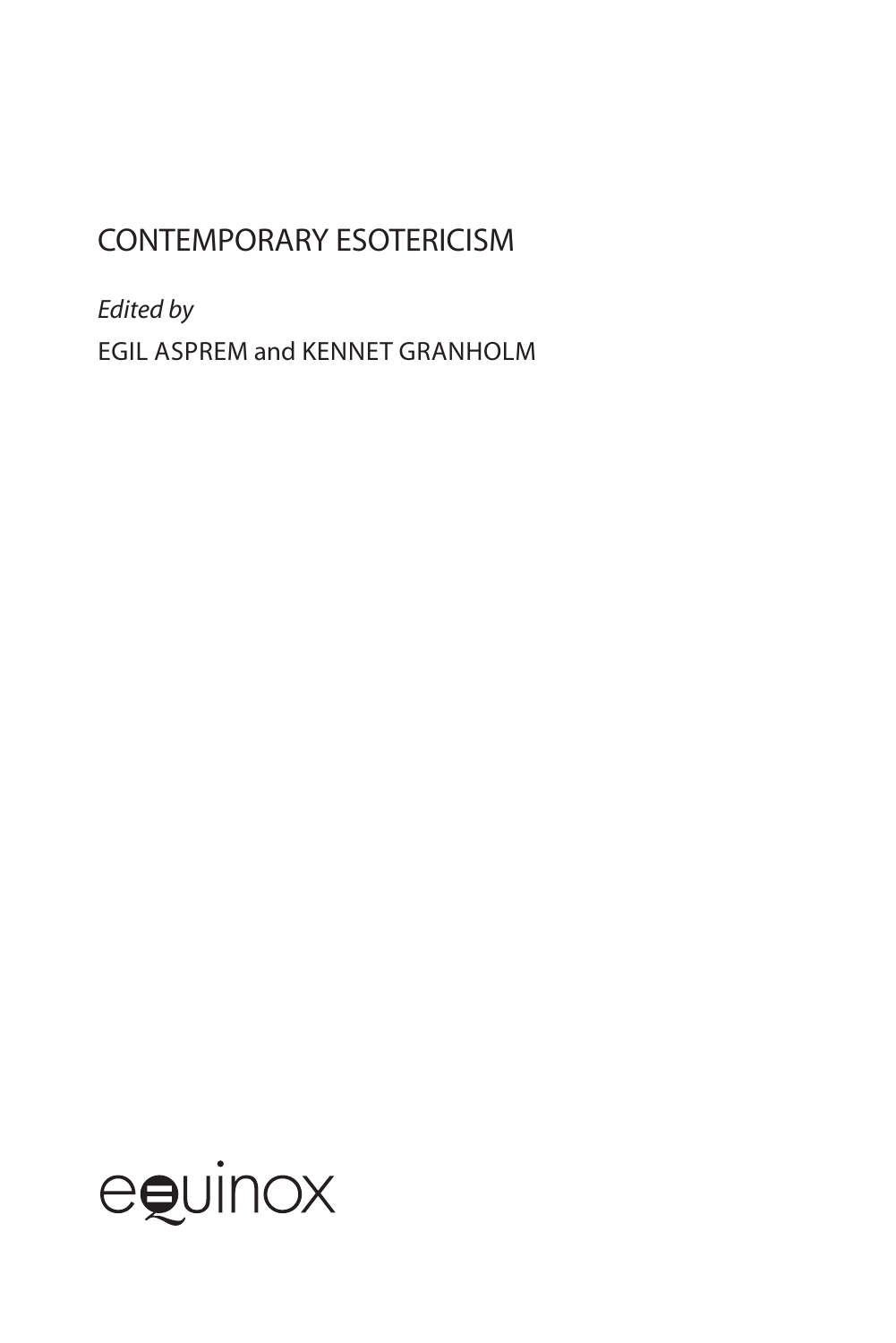For Peter Steele (1962–2010) "Don't mistake lack of talent for genius."

Published by Equinox Publishing Ltd. UK: Unit S3, Kelham House, 3 Lancaster Street, Sheffield, S3 8AF USA: ISD, 70 Enterprise Drive, Bristol, CT 06010

www.equinoxpub.com

First published 2013

Editorial matter and selection ©Egil Asprem and Kennet Granholm 2013 Individual contributions © the contributors 2013

All rights reserved. No part of this publication may be reproduced or transmitted in any form or by any means, electronic or mechanical, including photocopying, recording or any information storage or retrieval system, without prior permission in writing from the publishers.

ISBN: 978-1-908049-32-2 (hardback)

#### **British Library Cataloguing-in-Publication Data**

A catalogue record for this book is available from the British Library.

#### **Library of Congress Cataloging-in-Publication Data**

Contemporary esotericism / edited by Egil Asprem & Kennet Granholm.

 p. cm. Includes bibliographical references (p. ) and index. ISBN 978-1-908049-32-2 (hardback)

1. Occultism. I. Asprem, Egil. II. Granholm, Kennet, 1977- BF1411.C65 2012 130—dc23

2012019506

Typeset by JS Typesetting Ltd, Porthcawl, Mid Glamorgan. Printed and bound in the UK by MPG Books Group.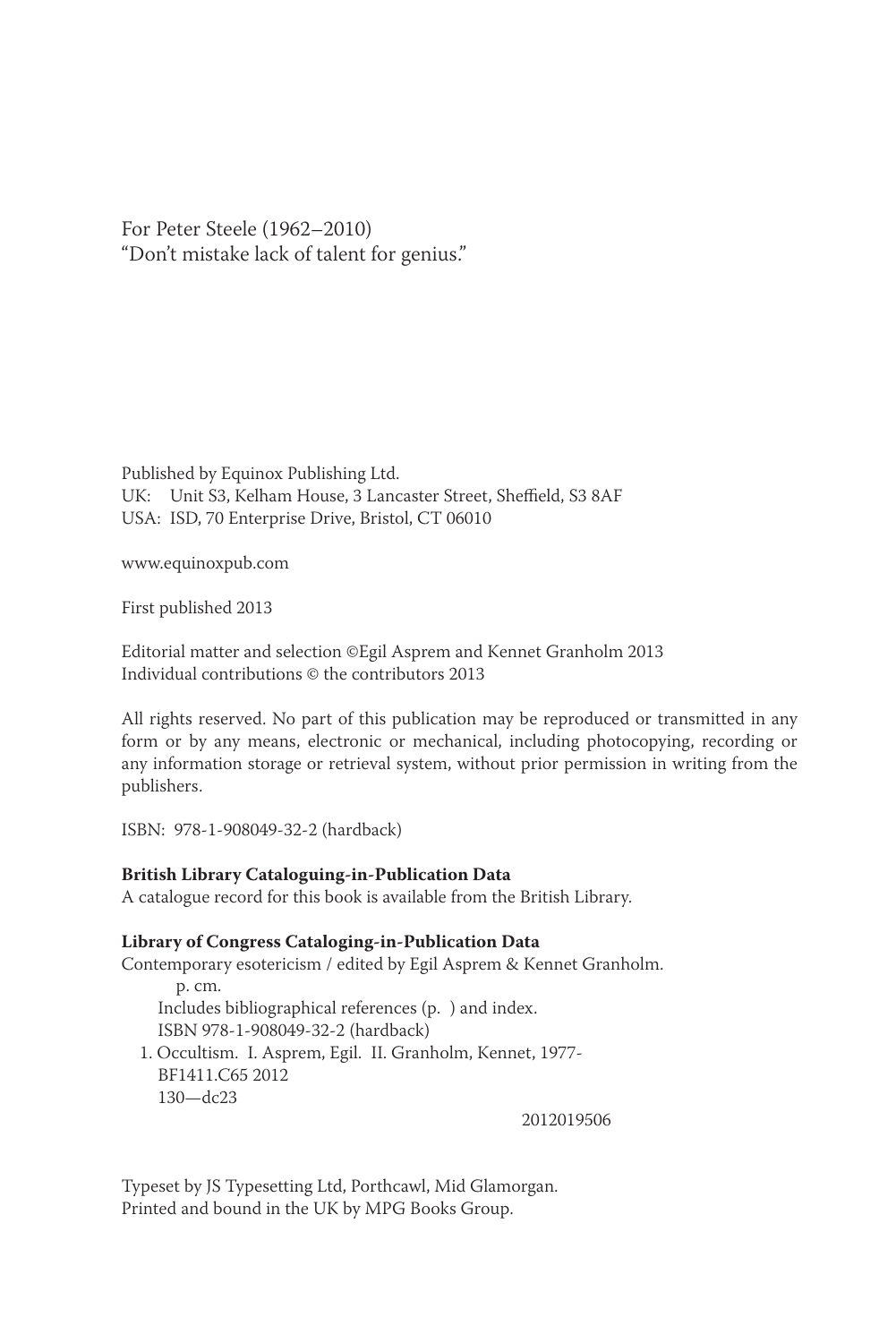# **CONTENTS**

|              | Contributors                                                                                                                                      | хi  |
|--------------|---------------------------------------------------------------------------------------------------------------------------------------------------|-----|
| 1.           | Introduction<br>Egil Asprem and Kennet Granholm                                                                                                   | 1   |
|              | PART I: TRADITION                                                                                                                                 |     |
|              | 2 Constructing Esotericisms: Sociological, Historical and<br>Critical Approaches to the Invention of Tradition<br>Egil Asprem and Kennet Granholm | 25  |
|              | 3 Inventing Africa: Esotericism and the Creation of an<br>Afrocentric Tradition in America<br>Fredrik Gregorius                                   | 49  |
|              | 4 Secret Lineages and de Facto Satanists: Anton LaVey's Use of<br><b>Esoteric Tradition</b><br>Per Faxneld                                        | 72  |
|              | 5 Perennialism and Iconoclasm: Chaos Magick and the<br>Legitimacy of Innovation<br>Colin Duggan                                                   | 91  |
|              | PART II: POPULAR CULTURE AND NEW MEDIA                                                                                                            |     |
|              | <b>6</b> Occulture is Ordinary<br>Christopher Partridge                                                                                           | 113 |
| $\mathbf{z}$ | From Book to Bit: Enacting Satanism Online<br>Jesper Aagaard Petersen                                                                             | 134 |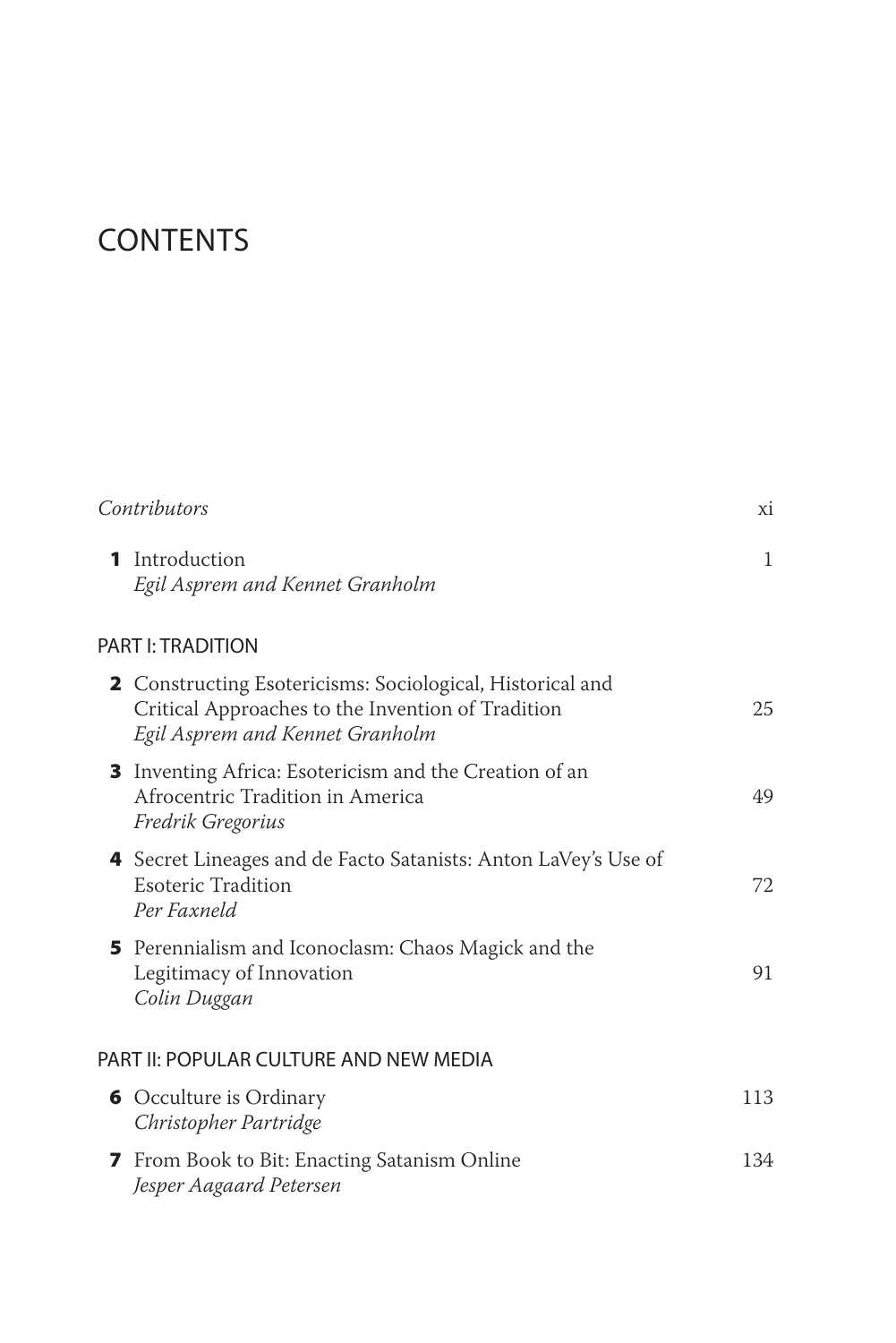| 8 Accessing the Astral with a Monitor and Mouse: Esoteric<br>Religion and the Astral located in Three-Dimensional<br><b>Virtual Realms</b><br>John L. Crow            | 159 |
|-----------------------------------------------------------------------------------------------------------------------------------------------------------------------|-----|
| <b>9</b> The Secrets of Scientology: Concealment, Information Control<br>and Esoteric Knowledge in the World's Most Controversial<br>New Religion<br>Hugh B. Urban    | 181 |
| 10 Hidden Knowledge, Hidden Powers: Esotericism and<br>Conspiracy Culture<br>Asbjørn Dyrendal                                                                         | 200 |
| <b>PART III: ESOTERIC TRANSFERS</b>                                                                                                                                   |     |
| 11 Discursive Transfers and Reconfigurations: Tracing the<br>Religious and the Esoteric in Secular Culture<br>Kocku von Stuckrad                                      | 226 |
| <b>12</b> Radical Politics and Political Esotericism: The Adaptation of<br>Esoteric Discourse within the Radical Right<br>Jacob Christiansen Senholt                  | 244 |
| <b>13</b> New Age Spirituality and Islamic Jihad: Paulo Coelho's Manual<br>of the Warrior of Light and Shamil Basayev's Manual of the<br>Mujahid<br>Eduard ten Houten | 265 |
| <b>14</b> Deep Ecology and the Study of Western Esotericism<br>Joseph Christian Greer                                                                                 | 287 |
| PART IV: LEAVING THE MARGINS                                                                                                                                          |     |
| 15 The Secular, the Post-Secular and the Esoteric in the Public<br>Sphere<br>Kennet Granholm                                                                          | 309 |
| <b>16</b> Psychic Enchantments of the Educated Classes: The Paranormal<br>and the Ambiguities of Disenchantment<br>Egil Asprem                                        | 330 |
| <b>17</b> The New Kids: Indigo Children and New Age Discourse<br>Daniel Kline                                                                                         | 351 |
| 18 A Small-Town Health Centre in Sweden: Perspectives on the<br>Western Esotericism Debate<br>Liselotte Frisk                                                         | 372 |
|                                                                                                                                                                       |     |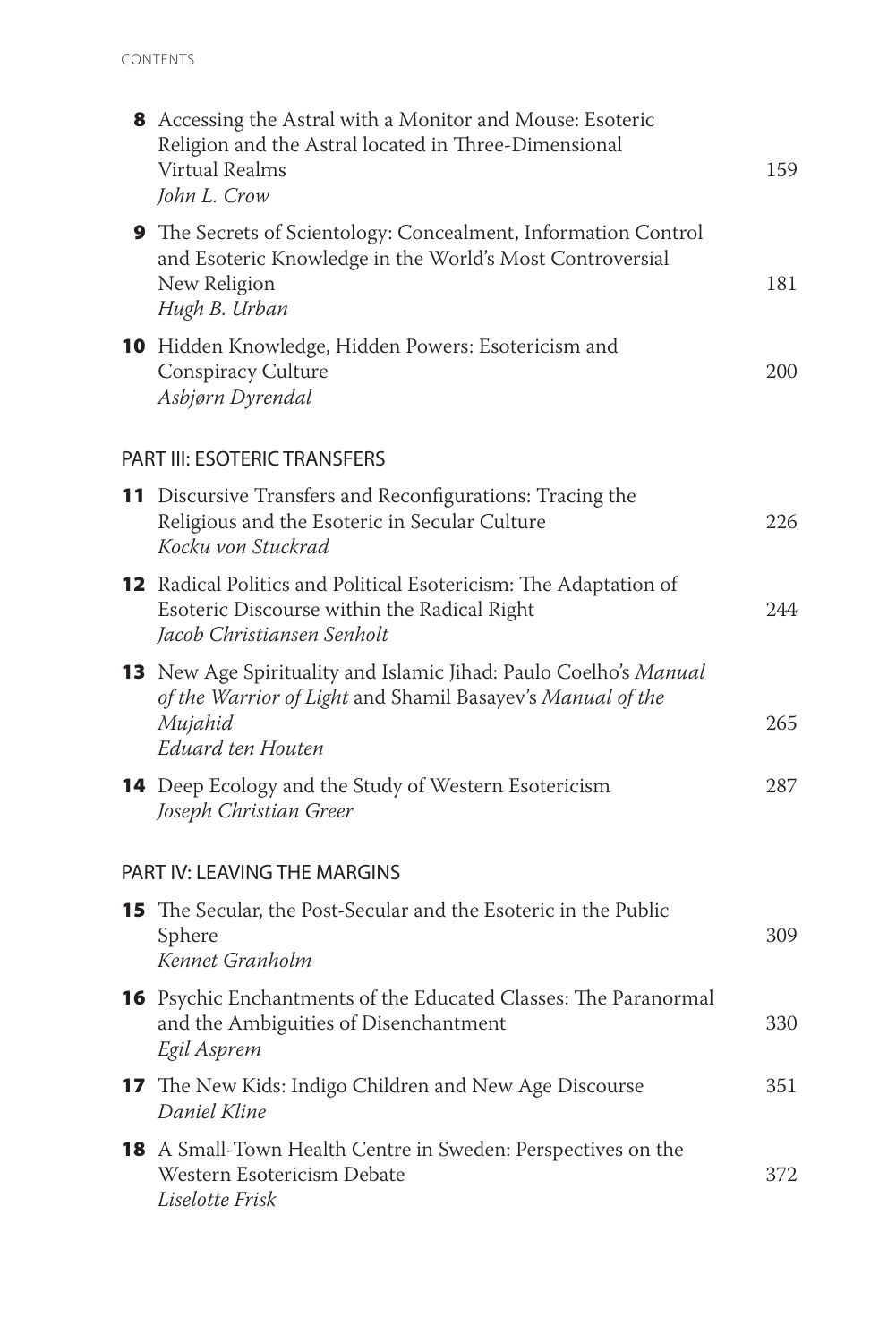| <b>19</b> Entheogenic Esotericism<br>Wouter J. Hanegraaff              | 392.        |
|------------------------------------------------------------------------|-------------|
| 20 A Deliciously Troubling Duo: Gender and Esotericism<br>Jay Johnston | 410         |
| Bibliography, Discography and Filmography<br>Index                     | 426.<br>464 |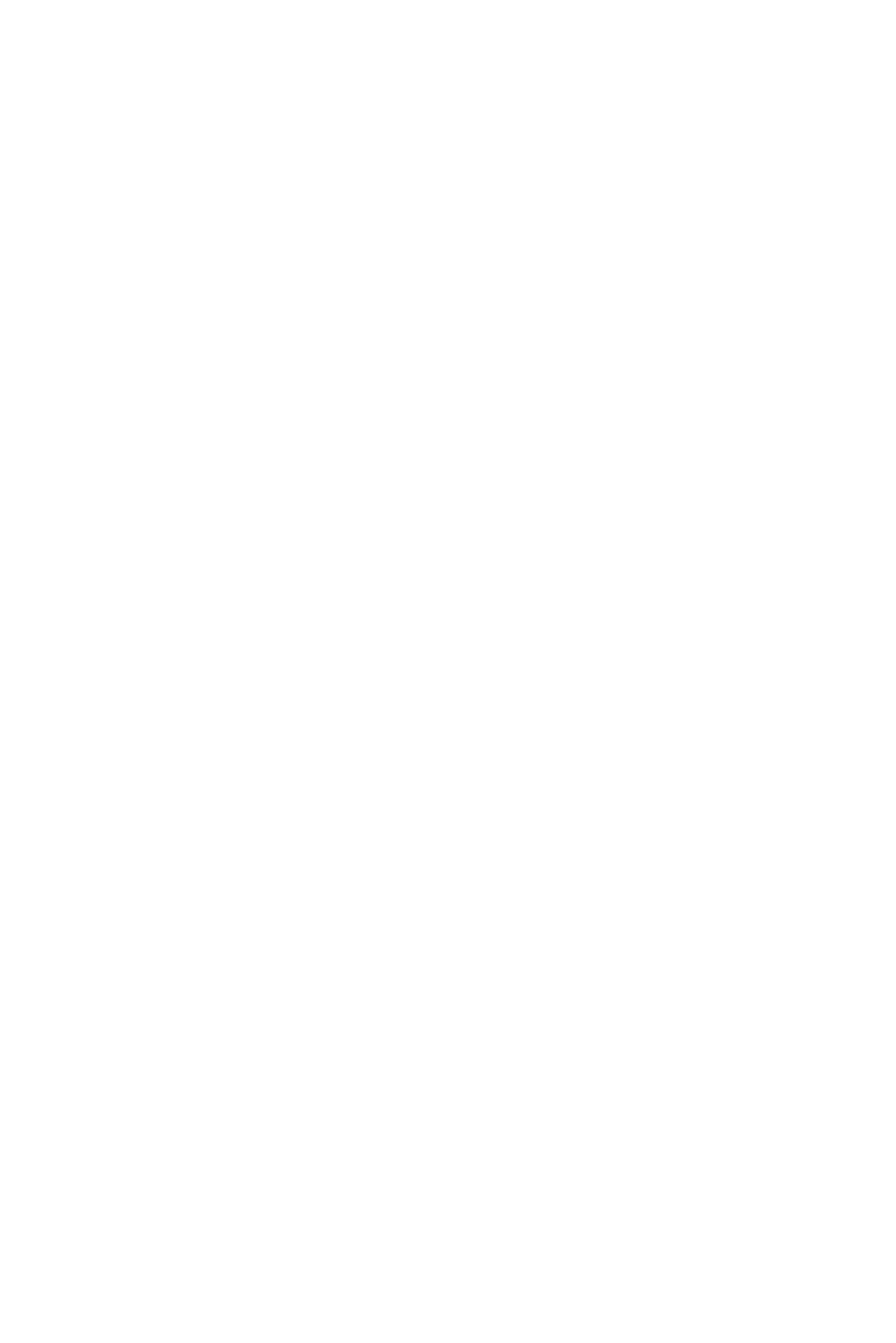## **CONTRIBUTORS**

**Egil Asprem** is PhD research fellow at the Center for History of Hermetic Philosophy and Related Currents, University of Amsterdam, Netherlands.

**John L. Crow** is a graduate student at the Religion Department, Florida State University, Tallahassee, Florida, USA. He received his MA at the Center for History of Hermetic Philosophy and Related Currents, University of Amsterdam, Netherlands.

**Colin Duggan** is PhD research fellow in the study of religion, University College Cork, Ireland. He received his MA at the Center for History of Hermetic Philosophy and Related Currents, University of Amsterdam, Netherlands.

**Asbjørn Dyrendal** is professor of religious studies, Norwegian University of Science and Technology (NTNU), Trondheim, Norway.

**Per Faxneld** is PhD research fellow in history of religions, Stockholm University, Sweden.

**Liselotte Frisk** is professor of religious studies, Dalarna University, Sweden.

**Kennet Granholm** is assistant professor in history of religions, Stockholm University, Sweden, and docent in comparative religion, Åbo Akademi University, Finland. In 2007–8 he was visiting research fellow at the Center for History of Hermetic Philosophy and Related Currents, University of Amsterdam, Netherlands.

**Joseph Christian Greer** is PhD research fellow at the Center for History